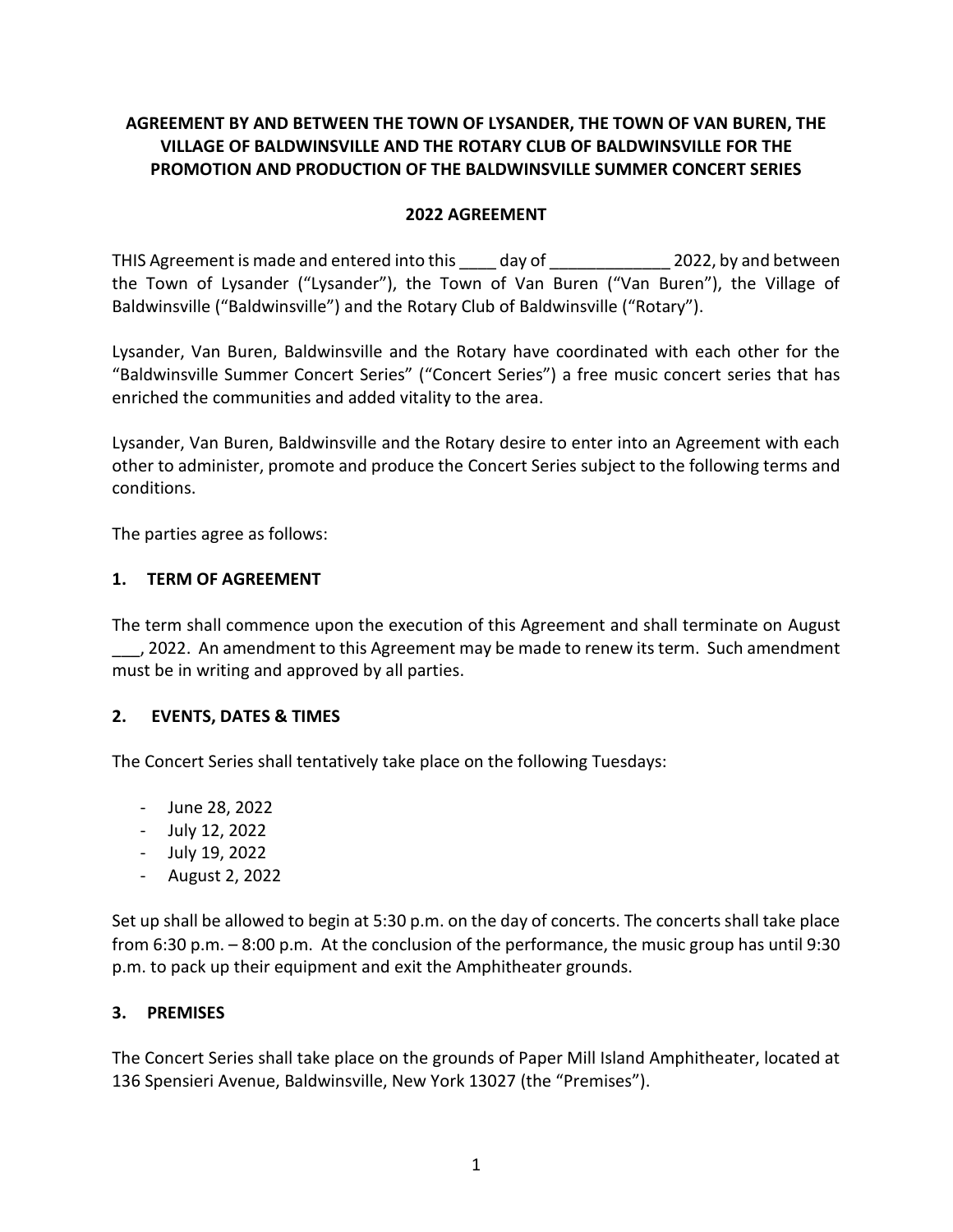#### **4. SCOPE OF SERVICES**

Services shall be provided by each party as follows.

Lysander shall provide the following scope of services:

- develop the operational and emergency plan for the Concert Series;
- create promotional concepts for the Concert Series;
- assist in securing of musical acts for the Concert Series;
- provide on-site supervision for two of the four concerts.

Van Buren shall provide the following scope of services:

- create promotional concepts for the Concert Series;
- assist in securing of musical acts for the Concert Series;
- provide on-site supervision for two of the four concerts.

Baldwinsville shall provide the following scope of services:

- provide the Premises from 5:30 p.m. to 9:30 p.m. on event days, as set forth in Section 3, for the Concert Series, at no charge;
- provide for regular maintenance of the Premises;
- provide on-call maintenance services, in the form of one Highway Department employee, for the Premises for each concert;
- provide for clean-up of the Premises after each concert.

The Rotary shall provide the following scope of services:

- be responsible for the execution of standard performance agreements between the four musical acts and the Rotary on behalf of the Concert Series;
- be responsible for cost and facilitation of promotion for the Concert Series, including, but not limited to, promotional banners and flyers;
- provide accounts receivable and payable services;
- solicit sponsorship and donations to the Concert Series on behalf of the parties;
- pay the cost of Law Enforcement, as set forth in Section 5, at a rate of \$50.00 per hour;
- pay additional costs, including, but not limited to the paying of the musical acts and ASCAP license.

Each party shall provide a point person for the coordination and administration of the Concert Series, as set forth below:

Lysander:

Van Buren: Heidi Anders, Parks and Recreation Director (315) 638-4727 vbpark@townofvanburen.com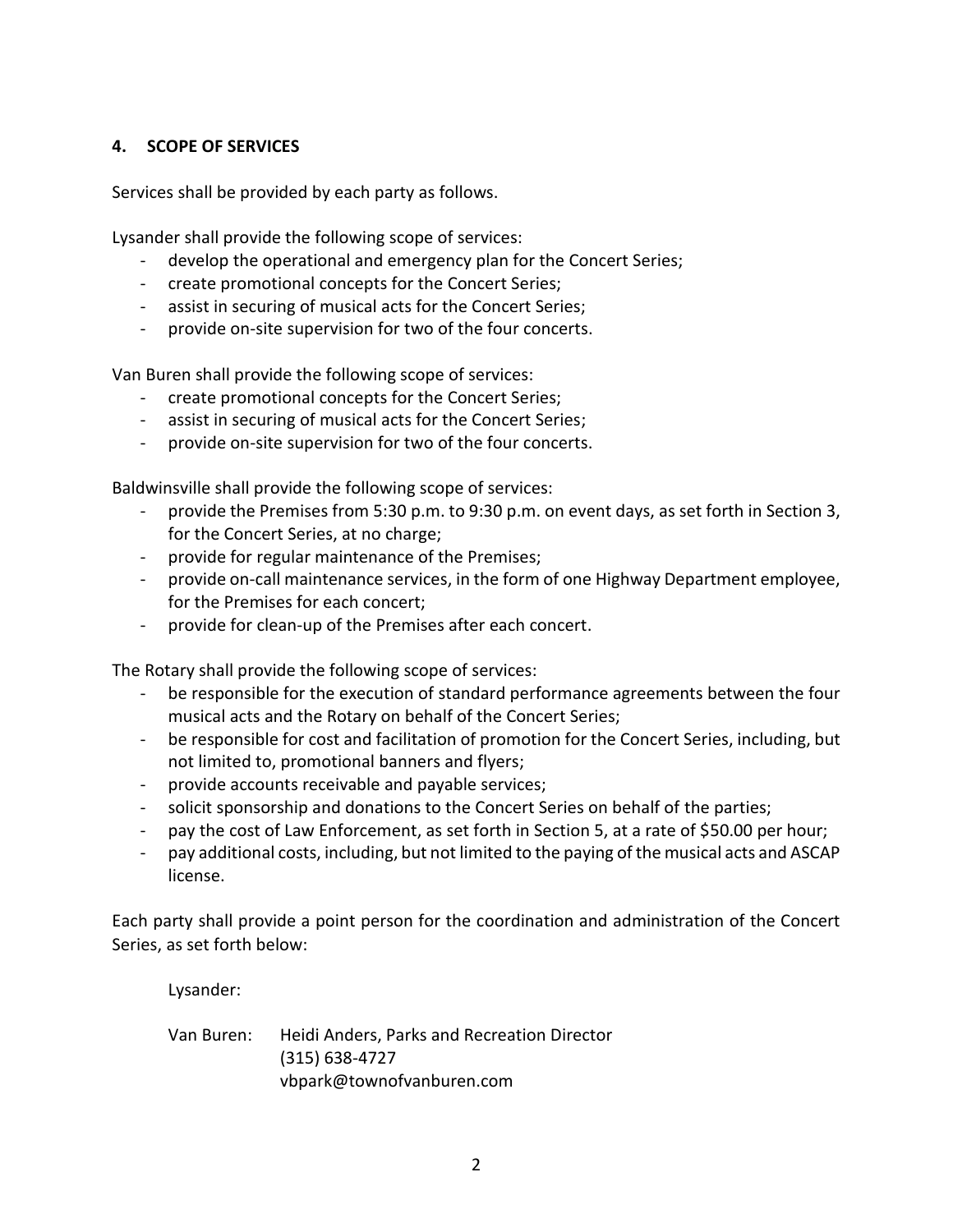Baldwinsville:

Rotary:

## **5. LAW ENFORCEMENT AND TRAFFIC CONTROL**

The Onondaga County Sheriff's Department shall provide law enforcement and traffic control during concerts. The Sheriff shall be paid by the Rotary at a rate of \$50.00 per hour.

# **6. PROGRAM COORDINATION**

The point person for each party as set forth in Section 4 shall render overall supervision of the progress and performance of this Agreement by the parties. Should circumstances or conditions subsequent to the execution of this Agreement require a substitute point person for any party, that party shall notify the other parties immediately of such occurrence in writing.

All notices or other correspondence required or contemplated by this Agreement shall be sent to the parties at the following addresses:

Town of Lysander Attn: Town Clerk 8220 Loop Road Baldwinsville, New York 13027

Town of Van Buren Parks Department Attn: Park Director 7350 Canton Street Baldwinsville, New York 13027

Village of Baldwinsville Attn: Village Clerk 16 West Genesee Street Baldwinsville, New York 13027

Rotary Club of Baldwinsville Attn:

## **7. ASSIGNABILITY**

None of the work or services to be performed hereunder shall be delegated or subcontracted to third parties without prior written approval by all parties. No changes or variations of any kind are authorized without the written consent of all parties.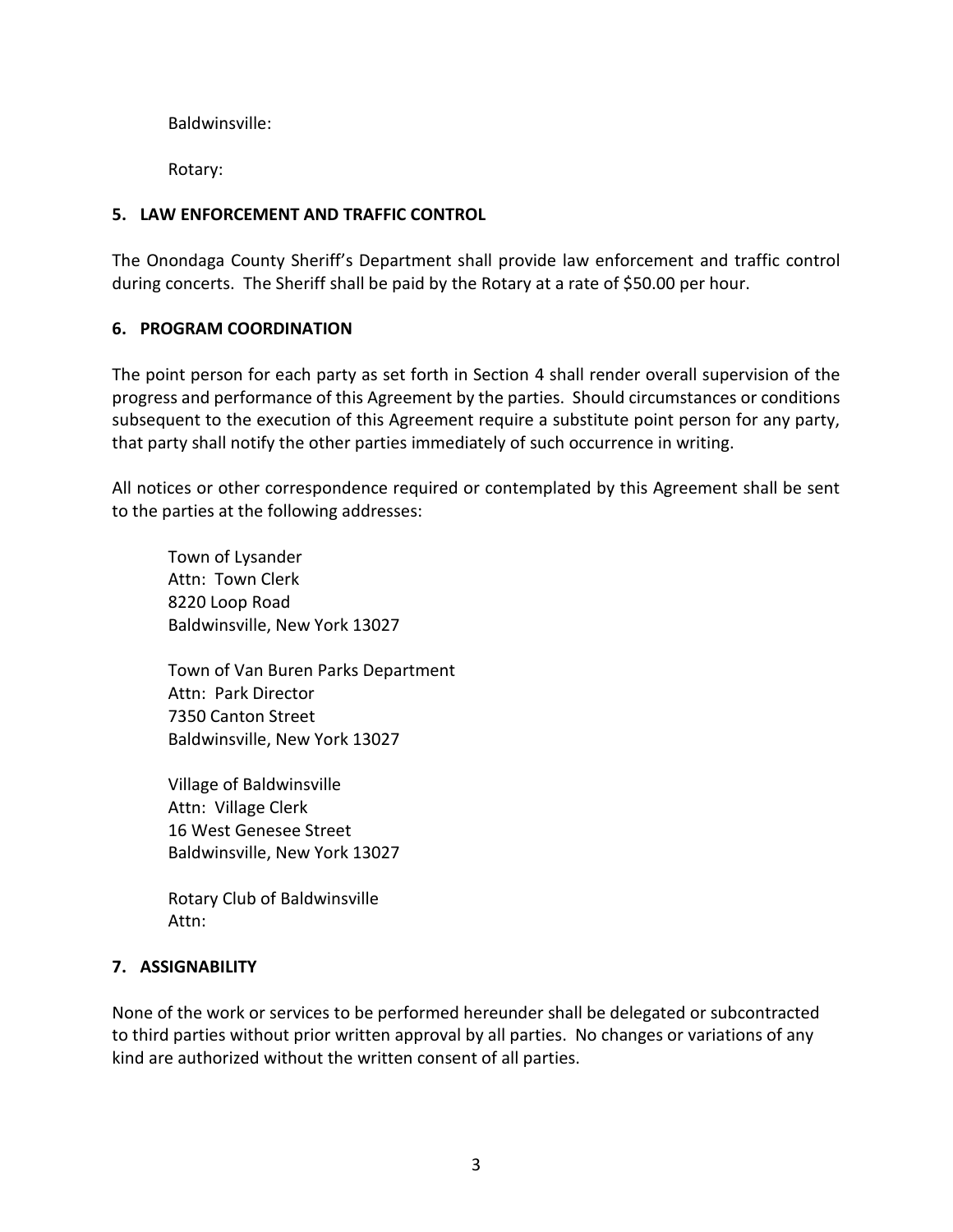### **8. TERMINATION**

This Agreement may only be terminated prior to August 31, 2022, upon written consent of all parties.

### **9. COMPLIANCE WITH LAW**

Parties shall comply with all applicable laws, codes, ordinances and regulations of governing federal, state and local laws, ordinances, codes regulations and decrees. Failure of any party to, in any manner, observe and adhere to law as described herein or as amended shall in no way relieve the party of responsibility to adhere to the same.

#### **10. MISCELLANEOUS**

Scope of contract. This Agreement constitutes the entire contract between the parties hereto pertaining to the subject matter hereof and supersedes all prior and contemporaneous agreements, understandings, negotiations, and discussions, whether written or oral, of the parties, and there are no representations, warranties, or other agreements between the parties in connection with the subject matter hereof, except as specifically set forth herein.

Severability. In case any one or more of the provisions contained herein shall, for any reason, be held invalid, illegal, or unenforceable in any respect, it shall not affect the validity of the other provisions which shall remain in full force and effect.

Choice of law. This Agreement shall be governed by the laws of the State of New York and any action to enforce the terms of this Agreement shall be venued in the Fifth Judicial District, Onondaga County. In any dispute over any aspect of this Agreement, the prevailing party shall be entitled to reasonable attorneys' fees, as well as reasonable costs.

Waiver. The failure of one party to require performance of any provision of this Agreement shall not affect that party's right to require performance at any time thereafter, nor shall a waiver of any breach or default of this Agreement constitute a waiver of any subsequent breach or default or a waiver of the provision itself.

Amendments. Amendments to the terms and conditions of this Agreement shall be requested in writing by the party desiring such revision, and any such adjustment to this Agreement shall be determined and effective only upon the mutual Agreement in writing of the parties hereto.

Headings. The headings and numbering of the different sections of this Agreement are inserted for convenience only and are not to control or affect the meaning, construction or effect of any provision.